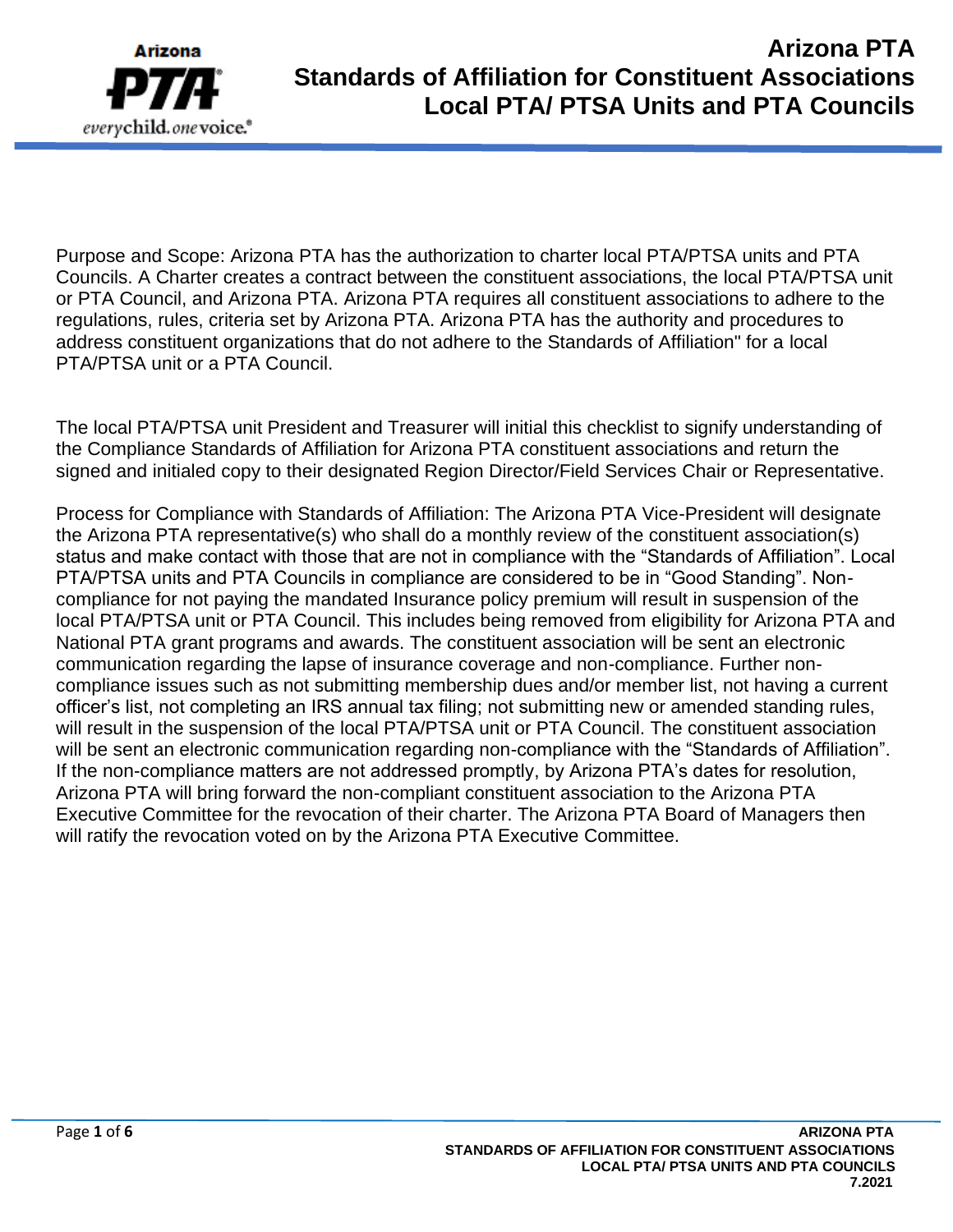

|    | <b>Local PTA/PTSA Unit or PTA Council Name:</b>                                                                                                                                                                                                                                                                                                                                                                                                                                                                 |                                       |                                       |
|----|-----------------------------------------------------------------------------------------------------------------------------------------------------------------------------------------------------------------------------------------------------------------------------------------------------------------------------------------------------------------------------------------------------------------------------------------------------------------------------------------------------------------|---------------------------------------|---------------------------------------|
|    |                                                                                                                                                                                                                                                                                                                                                                                                                                                                                                                 | <b>PRESIDENT'S</b><br><b>INITIALS</b> | <b>TREASURER'S</b><br><b>INITIALS</b> |
| 1. | Adhere to the PTA Mission, purposes, principles and<br>organizational requirements.                                                                                                                                                                                                                                                                                                                                                                                                                             |                                       |                                       |
| 2. | <b>Officers' List: Submit an annual officers list with the</b><br>names and contact information for newly elected and/or<br>continuing PTA/PTSA unit officers by June 30 or within<br>ten (10) days of the election. When a vacancy or<br>resignation occurs or if there's any change of officers or<br>information an updated officer's list must be submitted.<br>UNIFIED LOCAL PTA/PTSA UNIT BYLAWS do not<br>allow for co-officers.                                                                         |                                       |                                       |
| 3. | <b>Membership Dues/List: Remit monthly membership dues</b><br>by the 30th of each month. Enter your membership data<br>(roster) and submit your membership payments using the<br>MemberHub platform. The first submission (a minimum of<br>10 members) is due no later than September 30th<br>annually.                                                                                                                                                                                                         |                                       |                                       |
| 4. | Insurance: Remit the annual Insurance premium to AIM<br>Insurance via the Arizona PTA website, in the amount of<br>\$165.00 no later than June 30th annually. A late fee of<br>\$25.00 will be assessed for payments received after the<br>deadline of August 15. AIM Insurance has no grace period<br>for a lapsed, past due insurance premium. All policy<br>coverages end August 31st annually.                                                                                                              |                                       |                                       |
| 5. | Internal Revenue Service Tax Filing/ Regulations:<br>Submit the appropriate IRS tax filing form 990, 990 EZ or<br>990-N E-filing, by the November 15th due date annually.<br>Send a copy to Arizona PTA. If an extension filing is<br>needed, submit a copy of the filed extension form and<br>again when filing is completed a copy of IRS filing to<br>Arizona PTA; and comply with all IRS regulations for 501<br>(c) (3) tax-exempt nonprofit associations. Utilize the<br>file990.org email reminder link. |                                       |                                       |
| 6. | Financial Review/ Professional Audit: Submit a copy of<br>the completed annual PTA Financial Review/ professional<br>audit packet, Bank Statement ending June 30, final<br>treasurer's report and official general membership meeting<br>minutes expressing approval by September 30th<br>annually.                                                                                                                                                                                                             |                                       |                                       |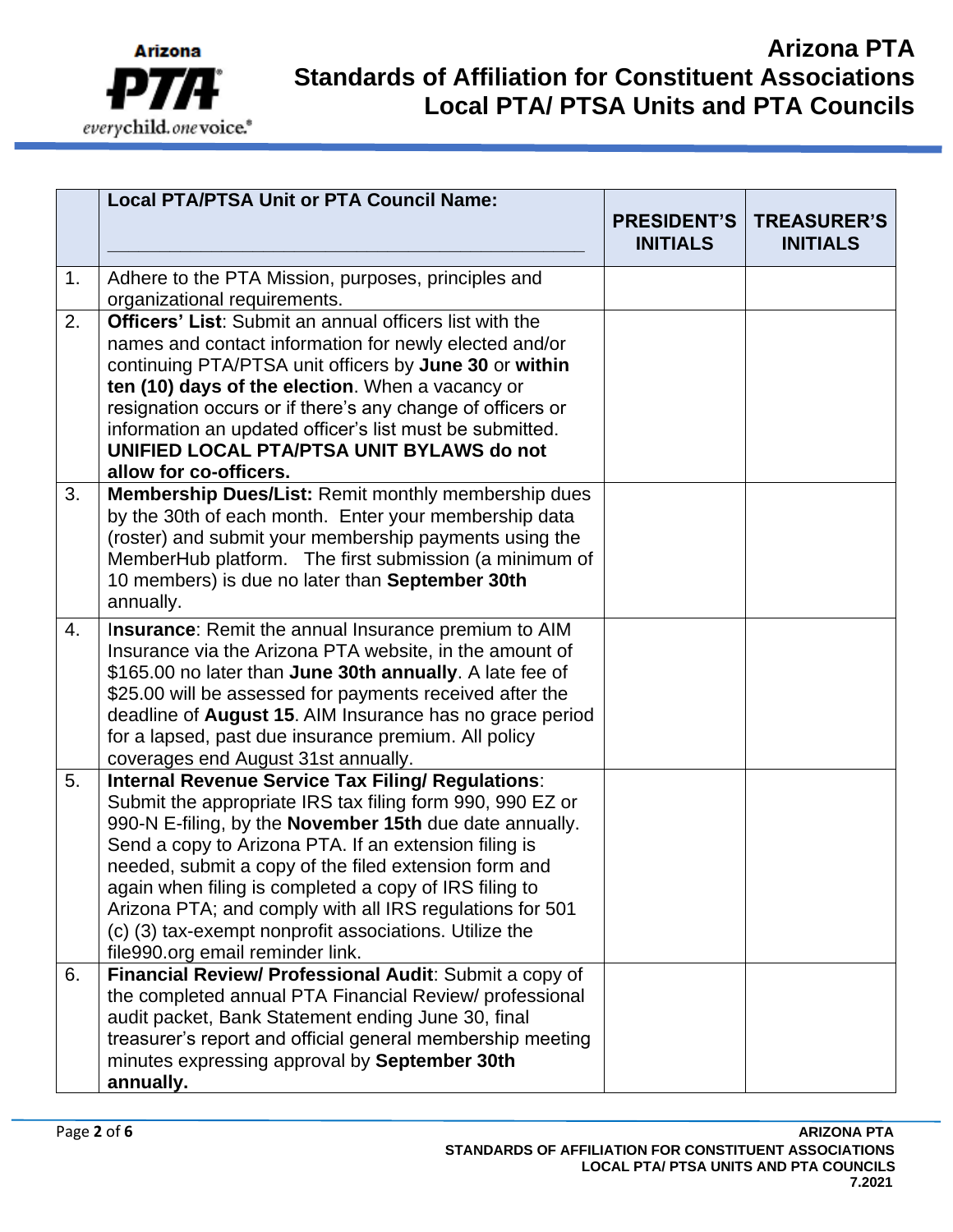

## **Arizona PTA Standards of Affiliation for Constituent Associations Local PTA/ PTSA Units and PTA Councils**

|     | <b>Local PTA/PTSA Unit or PTA Council Name:</b>                                                                                                                                                                                                                                                                                                                                                                                                    | <b>PRESIDENT'S</b><br><b>INITIALS</b> | <b>TREASURER'S</b><br><b>INITIALS</b> |
|-----|----------------------------------------------------------------------------------------------------------------------------------------------------------------------------------------------------------------------------------------------------------------------------------------------------------------------------------------------------------------------------------------------------------------------------------------------------|---------------------------------------|---------------------------------------|
| 7.  | <b>Budget:</b> Submit a copy of the current year local<br>PTA/PTSA unit budget, approved by the general<br>membership, with the minutes expressing the general<br>membership approval to Arizona PTA no later than<br>September 30th annually.                                                                                                                                                                                                     |                                       |                                       |
| 8.  | Leadership Training: Local PTA/PTSA unit and Council<br>PTA officers must receive approved training annually by<br>September 30th, and must arrange training within 45 days<br>of taking office with their specified Region Director if<br>elected to fill a vacancy.                                                                                                                                                                              |                                       |                                       |
| 9.  | Bylaws: Present to the general membership and adopt<br>annually the current version of the UNIFIED LOCAL<br>PTA/PTSA UNIT BYLAWS according to the procedures of<br>Arizona PTA. Submit the general meeting minutes<br>expressing the general membership adoption of the<br>bylaws no later than September 30th annually.                                                                                                                           |                                       |                                       |
| 10. | <b>Standing Rules: Appoint a committee annually to review</b><br>your local PTA/PTSA unit standing rules. Submit the<br>official meeting minutes expressing the adoption of the<br>entire standing rules document with amendments and the<br>Standing Rules document annually by September 30                                                                                                                                                      |                                       |                                       |
| 11. | Arizona Corporation Commission: Upon receipt of the<br>Local PTA/PTSA unit Officers List, when applicable, the<br>Arizona PTA is named as the Statutory Agent for each of<br>its local PTA/PTSA units. Arizona PTA will monitor<br>individual local PTA/PTSA units renewal date. Arizona<br>PTA is authorized to file the annual report on behalf of the<br>local PTA/PTSA unit. Local PTA/PTSA unit will submit<br>filing fee to the Arizona PTA. |                                       |                                       |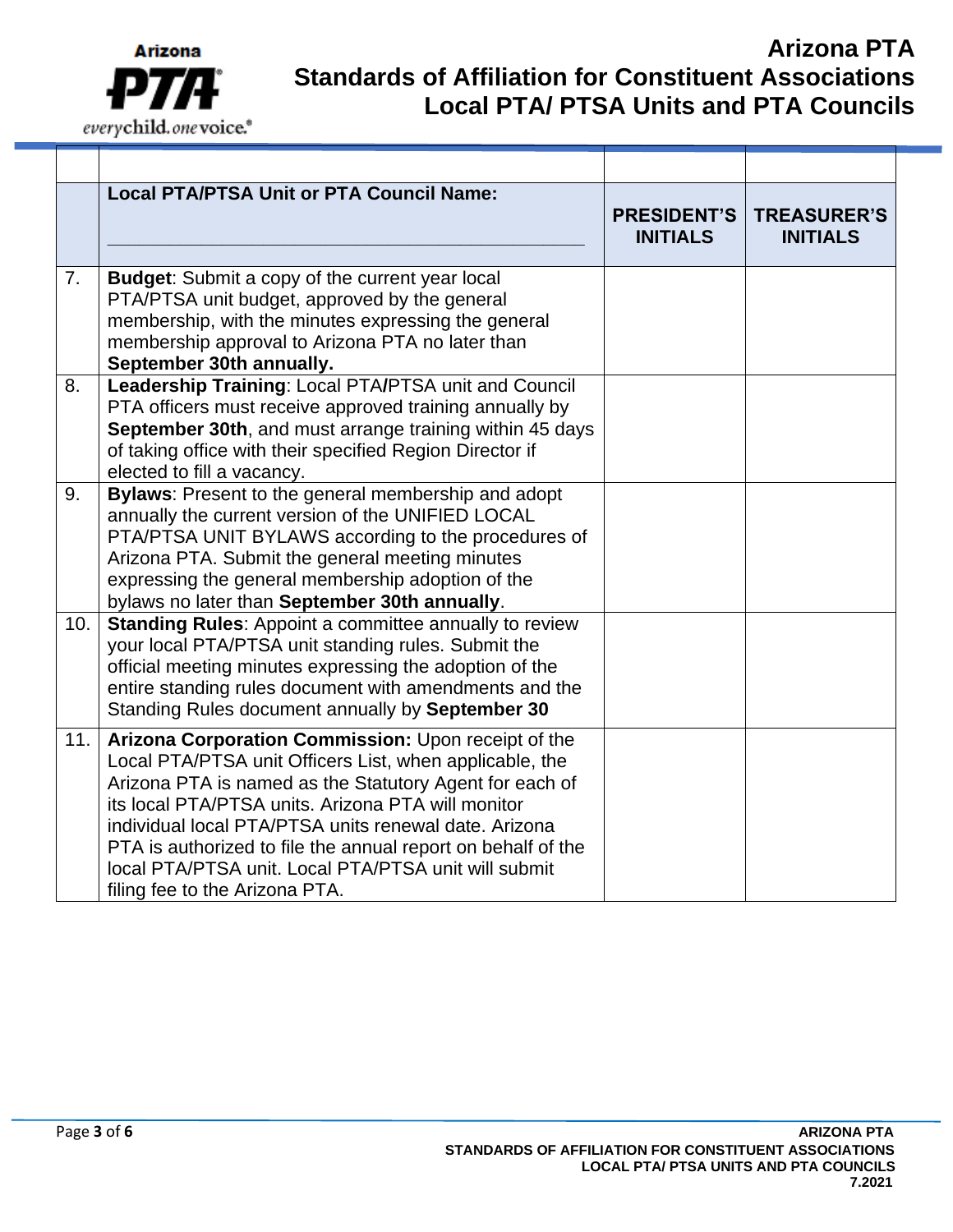

| expectations set upon us as local unit officers. |  |
|--------------------------------------------------|--|
|                                                  |  |
|                                                  |  |
|                                                  |  |
|                                                  |  |
|                                                  |  |
|                                                  |  |
|                                                  |  |
|                                                  |  |
|                                                  |  |
|                                                  |  |
|                                                  |  |
|                                                  |  |
|                                                  |  |
|                                                  |  |

**Please keep a copy of this document for your records and submit this initialed and signed Arizona PTA Standards of Affiliation for Constituent Associations Local PTA/ PTSA Units and PTA Councils agreement to your Region Director or assigned Field Services Chair/Representative.**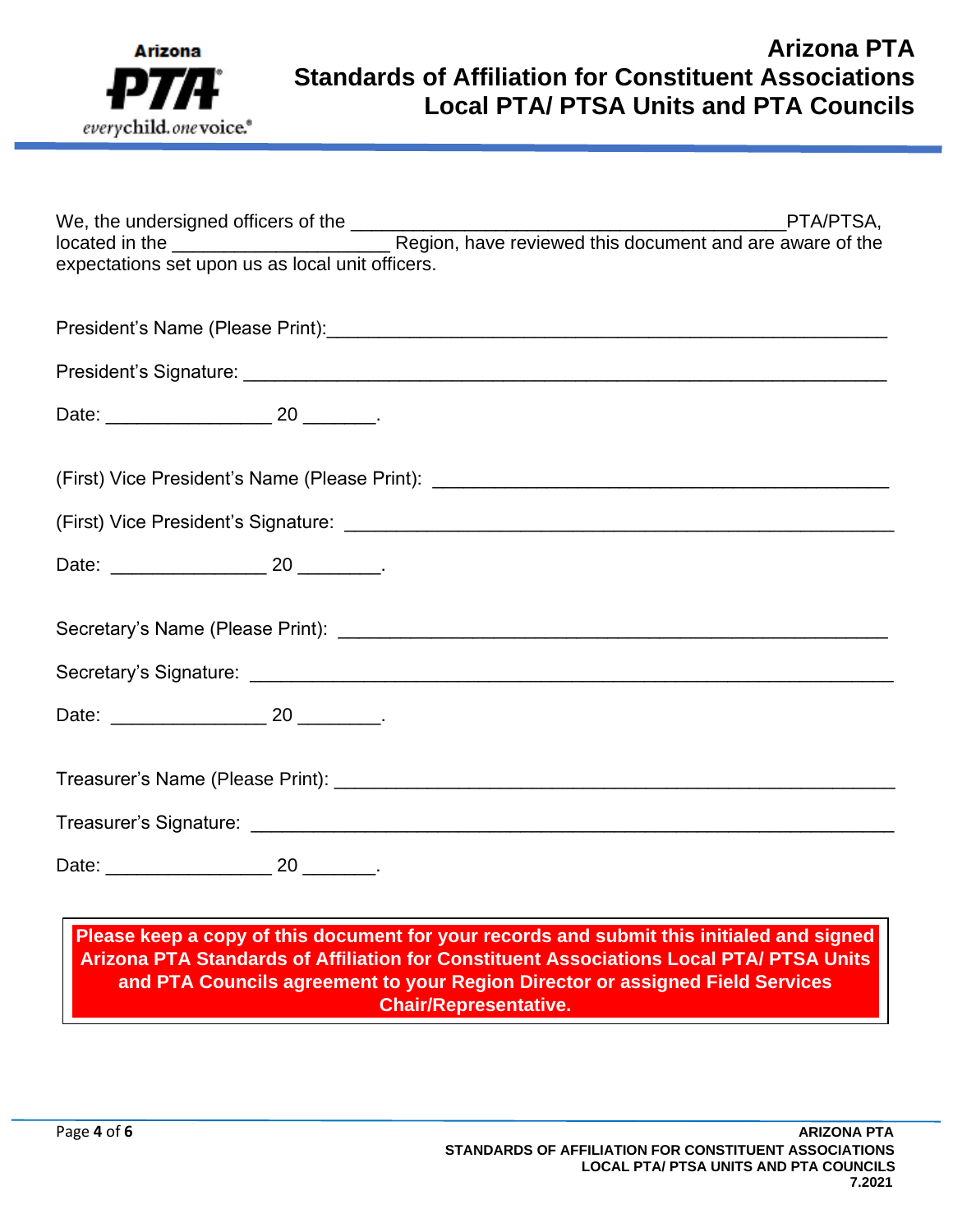

## **Benefits for Constituent Associations of Compliance with "Standards of Affiliation"**

- 1. Arizona PTA Website: www.azpta.org Visit it, look for PTA, Programs information, Local Leader Resources, Forms, Advocacy ideas, and Events, such as the Arizona PTA annual Convention. In addition, information is shared by Arizona PTA on social media sites such as Facebook.
- 2. Arizona PTA online submission for: Officer's List, AIM Insurance policy agreement (select/deny terrorism coverage, select/deny business personal property coverage, select additional medical coverage) and submit payment to Arizona PTA; membership dues payment and local unit membership list.
- 3. A "Good Standing" Unit may apply for Arizona PTA and National PTA program grants.
- 4. A "Good Standing" Unit may apply for Arizona PTA Awards including Teacher of the Year, Local Unit of the Year, the Sunflower Award and more. A "Good Standing" Unit may also submit student entries to Arizona PTA for the Reflections program. Training is available to "Good Standing" Units to help protect and limit risks, as well as maintaining 501 (c) (3) Taxexempt nonprofit status.
- 5. Arizona PTA Membership Awards are given in recognition of Local PTA Units with successful membership initiatives.
- 6. Access to additional training that helps ensure the Local PTA/PTSA or PTA Council is in compliance with AIM Insurance requirements.
- 7. Arizona PTA updates sent electronically to PTA/PTSA officers, as listed on the PTA/PTSA Unit Officer's list. Password protected access to Arizona PTA proprietary documents: UNIFIED LOCAL PTA/PTSA UNIT BYLAWS; AIM Local Unit Insurance Guide; Nominations and Elections Guide; W-9 Sample Form; Department of Treasury Group Exemption Letter; "Standards of Affiliation compliance document; Financial Review/Professional Audit packet; Local Unit Standing Rules template. National PTA's "Back to School" kit for PTA/PTSA Units in "Good Standing", contains the President's, Finance, Programs, and Membership guides as well as other materials.
- 8. National PTA Website: www.pta.org Visit it for resources on Healthy Lifestyles, Advocacy, Our Children publication(s) (Spanish Version), National PTA School of Excellence program.
- 9. National PTA has a signup on the website www.pta.org for the Take Action alerts, Advocacy News / Blog covering federal legislative issues.
- 10. Support and guidance for Local PTA/PTSAs and PTA Councils from Arizona PTA Region Directors, Vice-President, Vice-President of Membership and Chairmen such as: Field Services, Arts in Education, Diversity, Bylaws, and Health and Safety for your executive board and general membership. Ability for Local PTA/PTSA units and PTA Councils and members to submit resolutions for consideration by Arizona PTA.